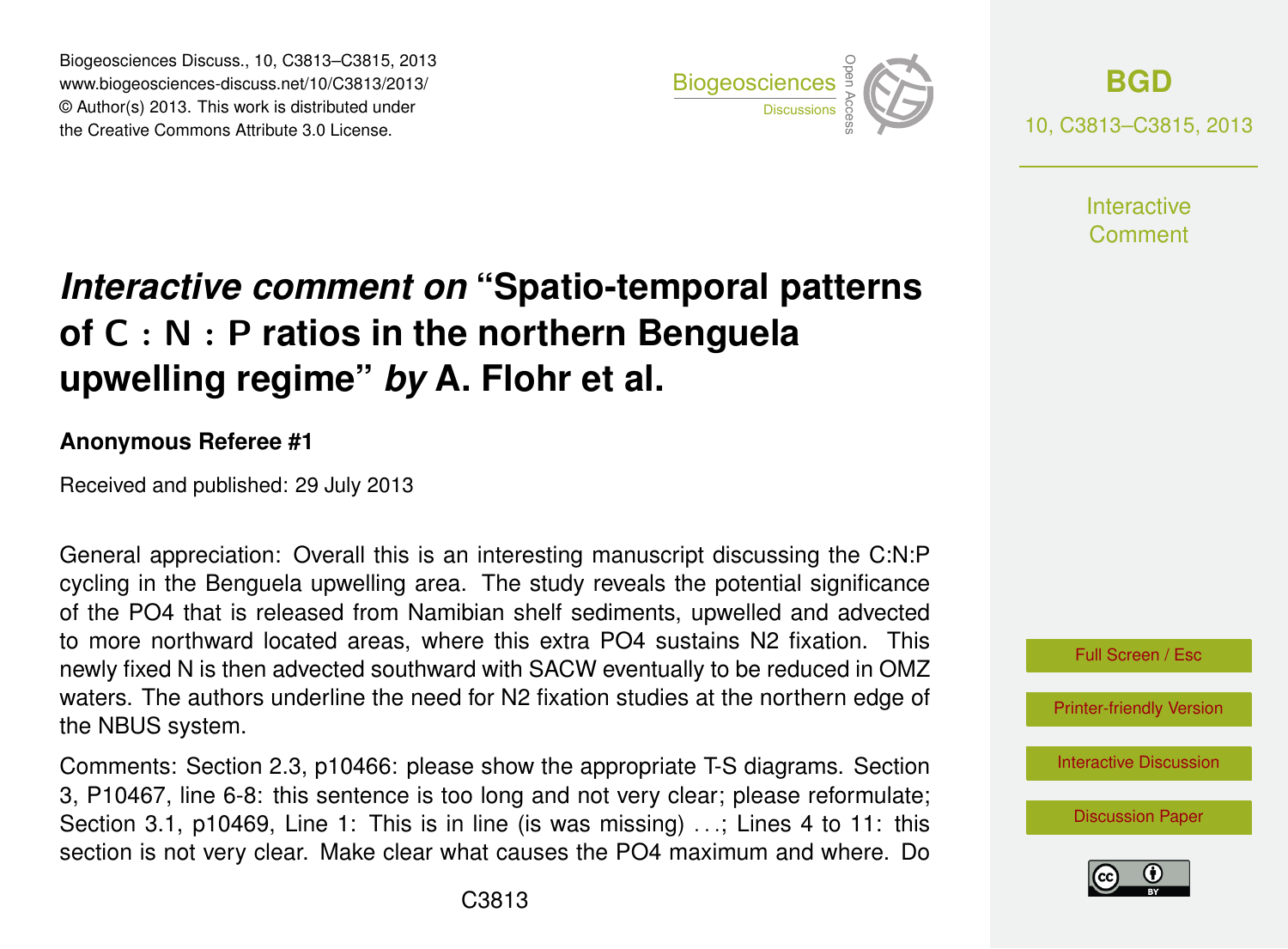the authors suggest the PO4 max in the Kunene section originates from PO4 efflux ? Also, may be redraw Figure 5 by showing the ODV plots of NO3 and PO4 with O2 iso-lines superimposed instead of the opposite. Section 3.2, p10470, Line 15: ". . . the decomposition of organic matter exported locally from the surface .." ; Lines 18-19: "This variability was .." be more explicit here. What is it you want the reader to discover from Fig. 7 ? Line 17 p10470 till end of section 3.2: The discussion about N\*: Subsurface positive N<sup>\*</sup> values are attributed to nitrate remineralised from OM produced by N2-fixers and advected southward with SACW. The nice coincidence of the subsurface N\* max with the O2 min waters (Figure 9; Kunene section; offshore stations) thus reflects this remineralisation, right ? But nothing is said here about the negative N\* vales in the very surface waters (due to Ekman transport of upwelled water?) and in deeper water, where O2 is plentiful. May be the use of the global equation to calculate  $N^*$  is not fully appropriate here, and regional, local, variations in the NO3/PO4 ratios need to be taken into account; see recent paper by Singh et al. (DSR I, 93, 2013). This needs to be discussed further. Section 3.3, Page 10472, Line 12, sentence starting with "Since the mud belt is a geological feature .." what is the reader supposed to deduct from that statement? Please be more explicit. Further down sentence ". . .variability of that P source depends .." authors mean P\* source ?

Graphs: Figure 1: ESACW is defined as Eastern South Atlantic Central Water, but in the text at p10463 is is called Eastern South Altantic Water .. please check for other typos Figure 3: please use different symbols which eventually also are visible in a black and white print out; avoid grey shadings; correct inserted legend of 3 a: Benguela; Figure 4 legend: lots of typos here; please check; the legend mention 'lines' but these are arrows of which only 2 of the 3 are explained in the legend. Figure 5: Increase size of the graphs. Suggestion: inverse the representation: show ODV plots of NO, PO4 and superimpose O2 isolines Figure 6: How was the gridding obtained for the December cruise between Rocky Point and Walvis Bay (since the central part of the area was not sampled) ? Idem for the off-shore region in February. Figure 9: Indicate the months the sampling took place. Figure 10: Specify the months and indicate in the

## **[BGD](http://www.biogeosciences-discuss.net)**

10, C3813–C3815, 2013

Interactive Comment

Full Screen / Esc

[Printer-friendly Version](http://www.biogeosciences-discuss.net/10/C3813/2013/bgd-10-C3813-2013-print.pdf)

[Interactive Discussion](http://www.biogeosciences-discuss.net/10/10459/2013/bgd-10-10459-2013-discussion.html)

[Discussion Paper](http://www.biogeosciences-discuss.net/10/10459/2013/bgd-10-10459-2013.pdf)